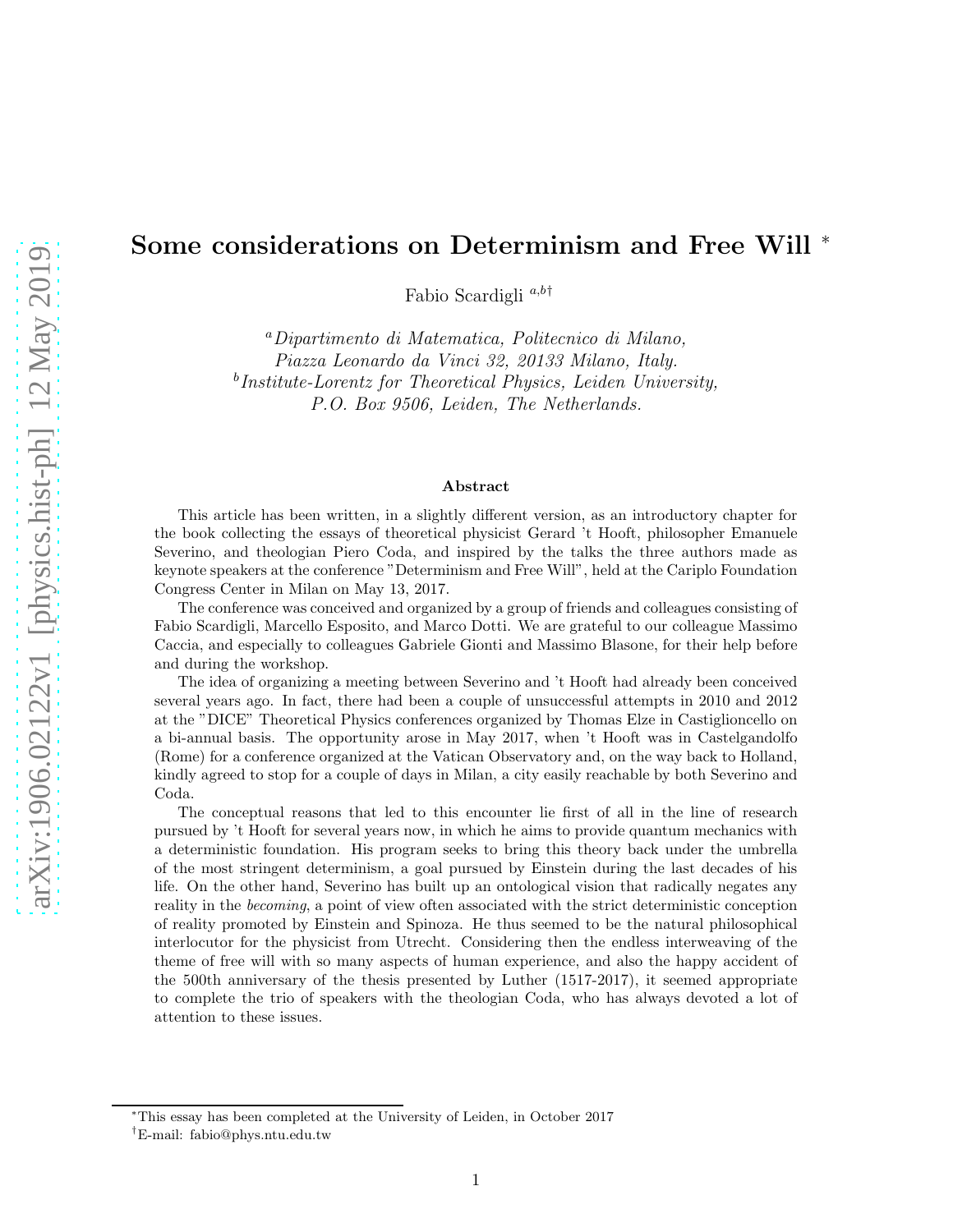In Severino's vision, the becoming (understood as the coming out of and the return to nothing of things) does not exist, i.e., it is not an element of reality. Becoming, far from being the most obvious, trivial, and undeniable evidence of the world, is indeed a theory, that is, just one 'interpretation' of events among the many possible. Indeed, Severino thinks that the interpretation of becoming, manifested since the Greek origins of Western thought as the oscillation of things between being and nothing, is just a "very stubborn illusion", a misinterpretation of events (words very similar to those used by Einstein to describe time, in a letter to the sister of his beloved friend Michele Besso, who had just passed away). With his philosophical research, Severino thinks he has provided a foundation for the eternity of beings, the eternity of each single entity, of each single event. This vision is undeniably similar to the vision proposed in general relativity, in which all events, past, present, and future, have always coexisted and will do so forever more, remaining eternally as points on the space-time manifold. The challenge for this point of view comes from the very heart of the other great theoretical construction of 20th century physics, quantum physics (at least perhaps until the recent studies of 't Hooft). Here in fact this vision clashes against Heisenberg's uncertainty principle, according to which the future is not strictly determined by the present, and the present is not strictly determined by the past, because there is a non-eliminable role played by chance in generating even elementary events. Physics, at least from the days of Maxwell and Boltzmann, has long been accustomed to using probabilistic laws to describe complex events, where it is reasonable to expect chance to play an important role. The novelty in the standard formulation of quantum mechanics was that even the elementary event, the absolutely simple event (think for example of a photon emitted by an electron in an atom) happens by pure chance. On the contrary, in the deterministic interpretation that 't Hooft proposes, quantum mechanics is instead brought back to the most complete, strict Einsteinian determinism. 't Hooft's vision is thus somehow close to Severino's idea of the eternity of every single event, of the non-existence of becoming (which has always been thought of by Western philosophy as the random emergence of things from nothing).

# 2

One of the main motivations of the 't Hooft program, viz., to render quantum mechanics (QM) strictly deterministic and therefore conceptually closer to general relativity (GR), lies precisely the fact that, once a greater conceptual homogeneity has been obtained between QM and GR (particularly as regards the idea of time advocated by the two theories), the much sought after goal of a unified theory of all physical phenomena would certainly be brought closer.

Indeed, if such a formulation exists, then QM would have a structure somehow similar to that of a classical theory, so it could be more easily re-formulated within the framework of general relativity. The unification of QM and GR would then, in principle, be far simpler and more natural.

The possibility, as shown by 't Hooft, of describing a system as simple as a cellular automaton, a perfectly classical and deterministic system, within the language of quantum mechanics, inevitably suggests that even the much more complicated system we observe, the physical world, so well described by that sophisticated quantum field theory called the Standard Model, may in fact be nothing but a very complicated, gigantic, deterministic cellular automaton.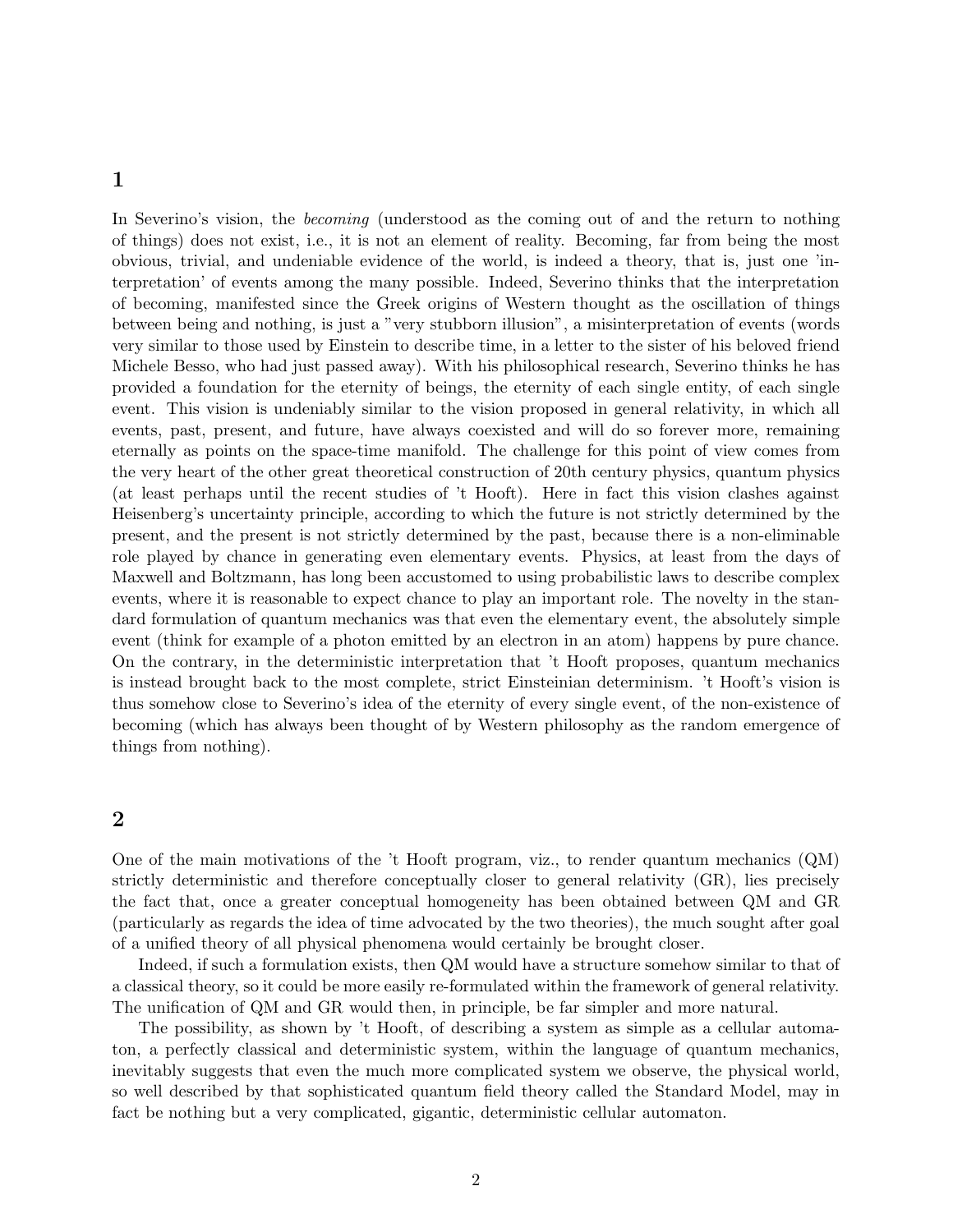It has been said by several scholars that Severino's ontological vision appears to be an "influential metaphysics" of general relativity (to use Popper's locution), a sort of "general relativity" pushed to the extreme, with consistency and rigor. Severino seems in some respects stricter than Einstein when he establishes the eternity of every being. This vision naturally fills the "spaces" (social, psychological, economic, etc.) left necessarily empty by a physical theory, and the scenario is undoubtedly suggestive. However, Severino does not like to push too far the analogy between his position and the vision proposed by general relativity. In particular, he strongly emphasizes the different conceptual origins of the two logical structures. However, it must be said that the common features and the intrinsic coherence make it tempting to overlook the different origins of the two pictures. On the other hand, the scope and the terms used differ so much between them, that the existence of a channel of communication between the two structures appears to be almost miraculous.

#### 4

A possible critical point in the Severinian construction is his concept of "mathematical model" of the world. Severino says that, from its birth with Galileo and Newton, and until the end of the eighteenth century, modern science had an absolute, epistemic conception of the truth. Then, with the invention of ideas like non-Euclidean geometry and abstract algebra in mathematics, and with the quantum and relativistic revolutions in physics, the epistemic character disappeared, leaving room for the idea of science as hypothetical knowledge, designed to produce effective, working, and replaceable mathematical models of the world. This may suggest that the idea of "falsifiable" (mathematical) models appeared in physics and the other sciences only by the last two centuries. However, this view is not really corroborated by the most recent historical reconstructions. Lucio Russo and other scholars have shown with an abundance of detail that the concept of a mathematical model of a physical phenomenon was already developed with great clarity and effectiveness by the Alexandrians, and in particular Archimedes, Eratosthenes, Heron, and others.

So the idea that scientific theories are not absolute truths, i.e., not epistemic, but instead are (more or less efficient) mathematical models of the world has been in circulation for a much longer period than the last two centuries. Following the Alexandrians, the scientists of 16th and 17th centuries (starting with Galileo, but not forgetting the ideas of Leonardo da Vinci and others) subjected different physical theories (in the sense of models) to experimental tests in order to find out which one was the best, i.e., the most effective for representing the physical world. They didn't consider themselves to be hunting for absolute truth, but merely for a physical theory that was more effective than the old Aristotelian models. Hence, Newton set up his bucket experiment to test his idea of absolute space. And from the mid-17th century and during the 18th century, two different mathematical models of light, a wave theory and a corpuscular theory, were in fierce competition, with neither gaining the upper hand, until finally an experiment appeared to decide the issue (Young's double slit experiment).

It is therefore legitimate to state that falsifiable conceptions of scientific truth have always been present since the Alexandrian origins of modern science, or at least that they have long coexisted with the epistemic conceptions of scientific truth.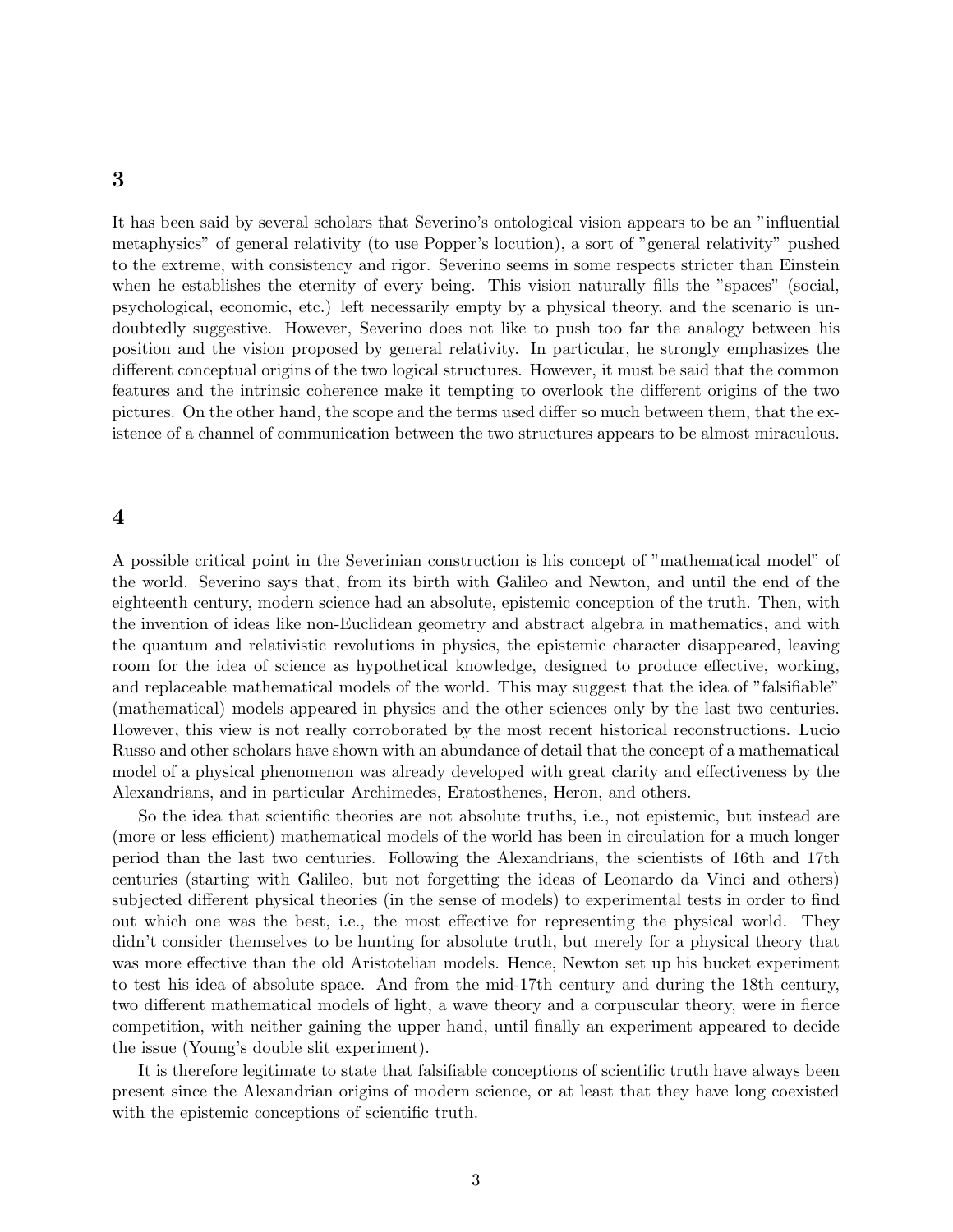The task of understanding the word "being" has long been believed to be a prerogative of pure theoretical philosophers. But today, in a world increasingly filled with the technological products of "quantum physics", it is almost unavoidable to ask "what lies behind this", perhaps with some kind of return to the origins, to the philosophy of nature put forward by Thales, Anaximander, Democritus, or Parmenides. The old quarrels between the founding fathers of quantum physics, which many physicists long considered a pastime for the "elderly" and irrelevant to the state of the art in physics, are once again being vigorously discussed. Physicists return to what they always should have been: philosophers of nature. Fundamental questions are being raised again, as when Einstein asked an astonished Abrahm Pais at the Princeton campus: "But are you really convinced that the Moon only exists if you look at it?" Of course, the underlying motivations are very often also prosaic and concrete. For instance, one conception rather than another of the quantum state, or of the problem of measurement, can completely change a whole line of research on quantum computers, and with it, the destination of millions of dollars of funding.

### 6

With regard to QM, 't Hooft joins a long line of outstanding physicists who have shown discomfort with the standard interpretation of QM, or even criticized its foundations. It is well known that at least two of the founding fathers of QM, Einstein and Schrödinger, put forward critical insights into various aspects of the quantum point of view. And although they have generated research for about 80 years, many aspects of those problems remain without a shared consensus among the scientific community. Let us recall here just a few of these points:

a) For Einstein, QM is not a theory about single events. By definition, the fact that the theory has such a radically statistical structure prevents predictions about individual events (except for certain special cases): "The wave function  $\psi$  does not describe, in any way, the condition of 'a' single system" (A. Einstein, Physics and Reality, 1936).

b) In the famous EPR article (1935), Einstein claims to have demonstrated QM's "incompleteness": there are elements of physical reality that are not described, or captured, by the QM wave function.

c) Along the same lines, in the same year, Schrödinger launches another important idea in the form of his famous cat paradox. If we follow the standard interpretation of QM, in fact, before a direct observation ('measure') has been done, the cat in the box should be considered both alive and dead at the same time! Just as the radioactive atom (which controls the life of the feline through a clever mechanism) would result in a linear superposition of the decayed and non-decayed states.

d) For both Einstein and Schrödinger, the statistical character of QM, although captures a description of the reality with which each future model must be compared, it is not a good foundation upon which to build a theory able to describe single events, rather than just statistical descriptions of sets of events. Just as, according to Einstein, "the Newtonian laws of point particle mechanics cannot be inferred from thermodynamics" (Physics and Reality, 1936).

Einstein and Schrödinger's attitude towards QM is what the young Einstein, influenced by Mach, expressed with regard to the fundamental concepts of absolute space and time elaborated by Newton: "The prodigious success of his doctrine [Newtonian mechanics] obscured the critical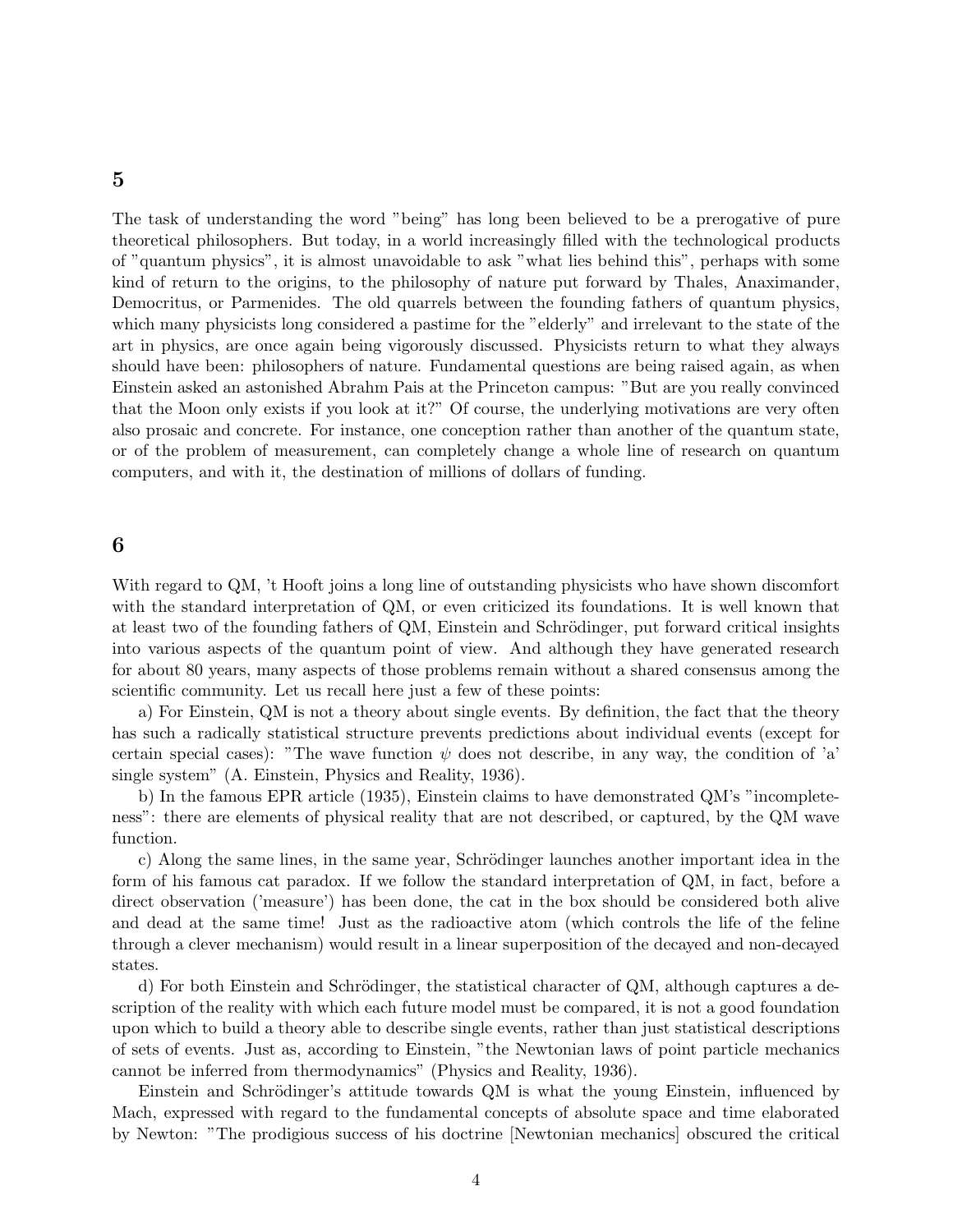investigation of its foundations [for two centuries]"(Herbert Spencer Lecture, Oxford 1933).

# 7

An important topic of research in foundations of quantum mechanics directly involves the concept of free will, a concept which might seem, at first sight, to be linked to very concrete legal or social problems rather than to the foundations of an abstract physical theory.

In fact, one of the most debated (and paradoxical) results of quantum research in recent years is the so-called Free Will Theorem. This proceeds roughly as follows. First, the authors, Conway and Kochen, give a formal definition of free will which makes it possible to "quantify" the degree of "free will" possessed by a particular entity. Then, they analyze a Bell-type experiment (involving electron spin or photon spin/helicity), and demonstrate that, on the basis of commonly accepted QM principles, the observed electron (photon) must have the same degree of "free will" as the observer who performs the experiment.

The paradoxical and astonishing aspect of this conclusion is evident. How could an elementary particle (elementary, therefore without structure) have the same degree of free will as the human being who observes it? The real purpose of the theorem thus appears to be to highlight the paradoxical aspects of QM, rather like the Schrödinger cat experiment, but in another context.

For some, the content of the Free Will Theorem is even tautological. Indeed, if the world is completely deterministic, then neither the electron nor the observer have any free will because everything is completely predetermined. If, on the other hand, we admit that the observer has free will, then the world is not completely deterministic, and we seems to pay the price of seeing the electron exhibiting an indeterminacy, a "freedom" of choice, almost "its own free will".

### 8

Bell's inequality is still the most frequently invoked argument against the possibility of building deterministic and local models of quantum phenomena. The vast majority of physicists believe that the lengthy debate triggered by Einstein's criticism in the 1930s has been definitively closed in favor of a non-deterministic interpretation of QM since the appearance of Bell's theorem in 1964. Those who propagate a return to determinism are often viewed as people (by now) far from the mainstream of scientific research. Nevertheless, some of the most original thinkers of our days, including 't Hooft, Penrose, Ghirardi, and others, have questioned various aspects of the standard Copenhagen interpretation of QM. Bell's inequality plays a key role in favor of the standard interpretation. However, the importance of the hypothesis of "measurement independence" in demonstrating the theorem was already clear to John Bell, and subsequently to other scientists like Shimony, Clauser, Horn, and others. This is an hypothesis that can be tied (and often is) to the "free will" of the observer who performs or oversees the measurement; that is to say, tied to the freedom of the observer to arbitrarily choose the orientation of the polarizing filters used in the measurement. On the decisive role played by this apparently innocent (and obvious) hypothesis, it is interesting to recall a memory by 't Hooft himself, according to which, during a meeting some thirty years ago, John Bell said: "If free will does not exist, then the deduction of the Bell inequalities is not valid."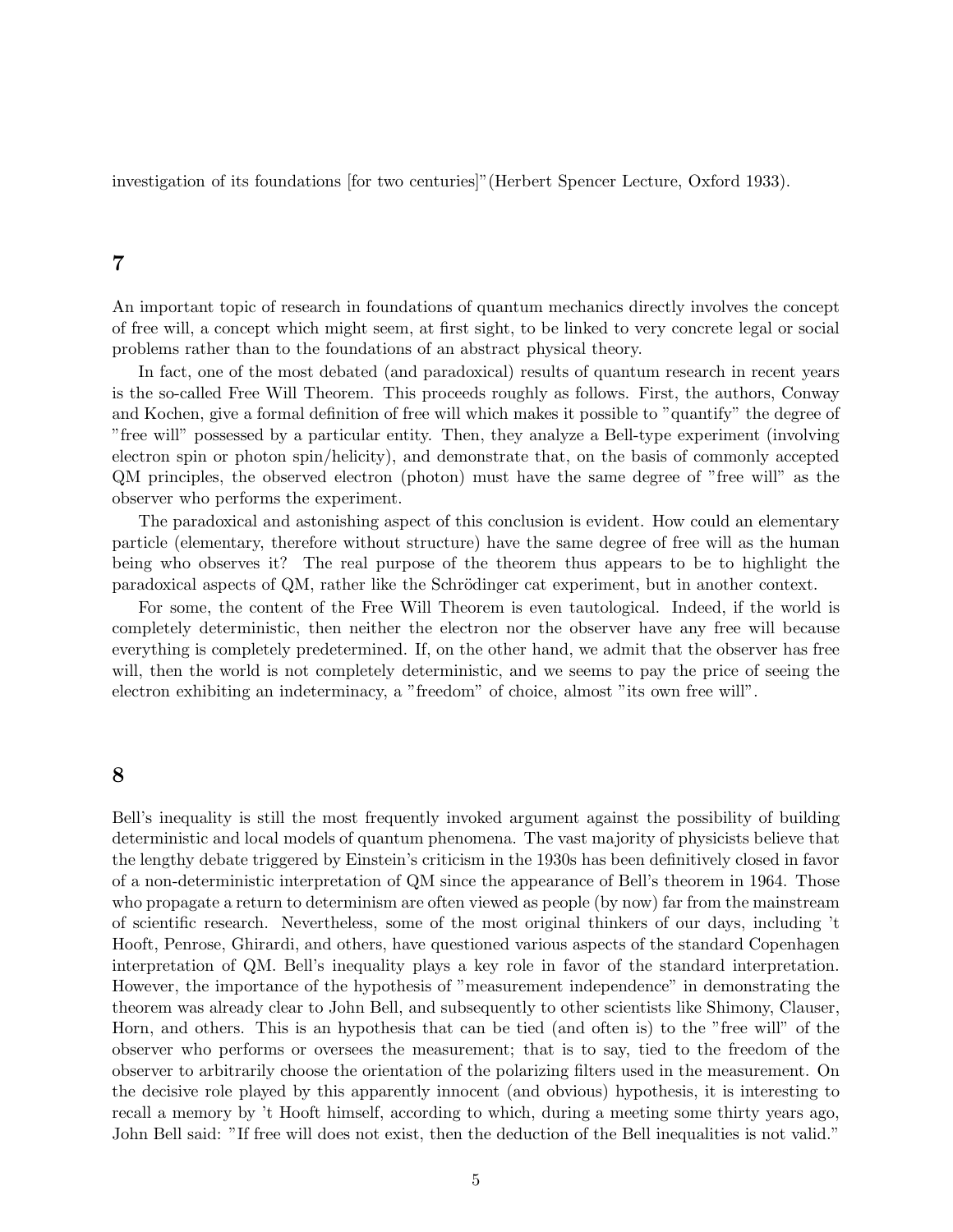In other words, the hypothesis of free will, or the observer's freedom of choice, is essential to the proof of Bell's inequalities. The latter are obeyed by any theory (with hidden variables) that is deterministic and local, and are violated by quantum mechanics. This is the standard argument that excludes a priori all local deterministic models of quantum phenomena involving hidden variables, since they do not violate Bell's inequalities, while QM does. Most people renounce deterministic local models in favor of quantum indeterminacy. However, Bell's inequality is clearly a consequence of the measurement independence hypothesis, which in turn can be naturally connected to the more than "obvious" assumption of freedom of choice for the observers themselves.

The use of the free will postulate (or equivalent assertions) to prove Bell's inequalities is confirmed also by the most recent formulations of such inequalities (see, for example, Brukner, Costa, Pikovski, Zych, "Bell Theorem for Temporal Order", [arXiv:1708.00248\)](http://arxiv.org/abs/1708.00248). So, Bell's theorem and its (indirect) support for QM may appear as a kind of projection of the "obvious" hypothesis of attributing "free will" to human beings. Although it is not the only working model, QM appears instead under the weird light of being the model that fulfills our (natural) desire to attribute free will to us humans! One could almost say, in this subtle and specific sense, that QM is a "projection" of the human mind, owing to the dogma, which sounds typically Ptolemaic, of maintaining that humans possess the property of free will. These ideas fit well with those of the Free Will Theorem, whose authors claim, after giving a mathematical definition of the concept of free will, that if QM is true then the electron and its (human) observer have exactly the same degree of free will. A clearly absurd situation.

#### 9

The "hidden" but obvious hypothesis behind Bell's inequality is that of "measurement independence", closely related to the possibility of attributing freedom of choice (or free will) to the observer who performs or oversees the measurement. Somehow, since we humans want to have free will, we must therefore also attribute it to elementary particles. We cannot admit a deterministic description of the micro world, otherwise we too would be deterministic and we would not have free will. From this prospective QM looks almost like a choice. Humans want to have free will, so they naturally have to choose QM (which somehow guarantees it) over and above other models, which are discarded even though they could work (such as Bohmian mechanics, for example, at least in the non-relativistic regime), essentially because they are deterministic (and non-local).

Of course, the Severinian aspect of this situation will not have escaped the reader: we want, we believe, we choose to have free will. In a sense, we "choose" the world to be indeterminate to preserve our supposed free will; we somehow "choose" a world that is "becoming" (indeterminism) in order to better manipulate it. In this above-mentioned sense, the usual non-deterministic interpretation of QM looks rather like a "projection" of our mind. The prevalence of a non-deterministic vision in the standard interpretation of quantum mechanics has been described by Severino in his book "Law and Chance" as a result of the more general course of Western philosophical thinking over the last two centuries. In Severino's words, "willpower 'wants' becoming to exist, wants things to come out of nothing without a cause (randomly), to maximize the possibility of manipulating them". In some way, it wants standard QM to be the only proper representation of the physical world.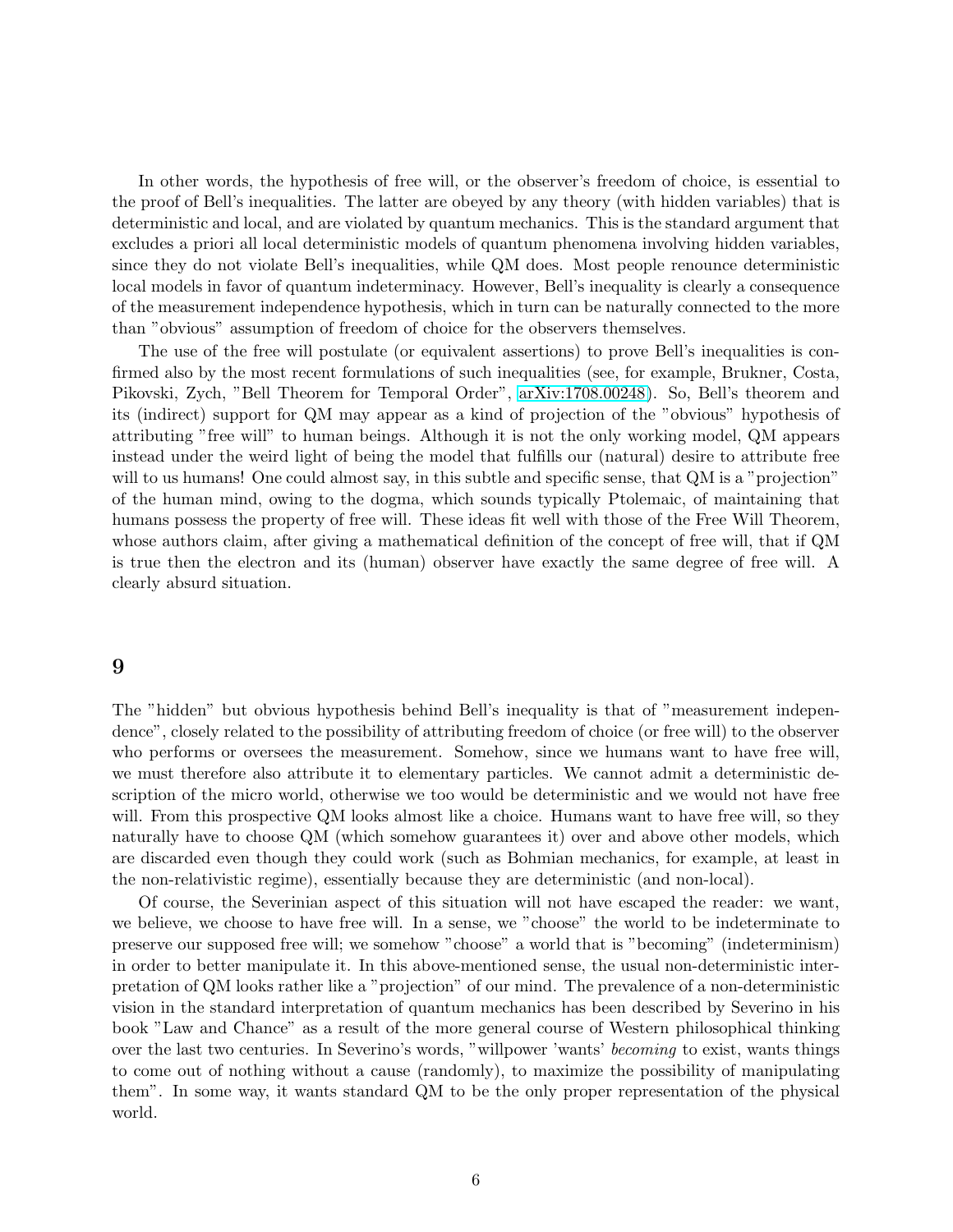The centrality of the hypothesis of freedom of choice for the observer is also emphasized by other authors. For example, Hossenfelder, in her blog, points out that if we deny the "free will" hypothesis, we lose Bell's theorem: "The free will of the observer is a relevant ingredient in the interpretation of quantum mechanics. Without free will, Bell's theorem does not hold, and all we have learned from it goes out the window."

"The option of giving up free will in quantum mechanics goes under the name of 'superdeterminism' and is extremely unpopular. Unfortunately, it is highly probable that by scorning 'superdeterminism' we will miss something really important, something that could very well be a basis for future technologies."

"This kind of theories are often called 'conspiracy' theories, as it seems that the universe must be deliberately meant to prevent experimentalists from doing what they want. Therefore, this option is often not taken seriously." "However, this could be a misleading interpretation of 'superdeterminism'. All that 'superdeterminism' means is that a state cannot be prepared independently of the detector settings. That doesn't necessarily imply a 'spooky' action at a distance, because the backwards light cones of the detector and state (in any reasonable universe) intersect anyway."

Of course, experiments have been planned (and some have already been done) that use very distant objects to close the loophole of "free will" or "measurement independence": stellar light experiments (Zeilinger, January 2017), and even with light emitted from quasars billions of light-years away (Kaiser, Gallicchio, planned for 2018). However it is clear that it is not possible to completely exclude an intersection between the particle light cone and that of the measuring instrument in the remote past. After all, it is assumed they both originate in the big bang.

#### 11

If we adopt the superdeterminist perspective, there is a problem in justifying the apparent, actual presence of "free will", of the ability to make "free" choices, that each of us experiences in everyday life. On this point it is interesting to report the ideas of Seth Lloyd, who shows that the illusion of "having" free will comes from the computational complexity of the processes (decision-making) that take place in our minds. A system, fundamentally deterministic but complex, is not able to predict its own decisions before taking them, because anticipating them has a degree of complexity similar to, or greater than, what is necessary to actually take them, and put them into practice. And this total blindness with regard to its own future choices, translates for the given system into the illusion of having freedom of choice, of exercising free will. In fact, predicting ("calculating") what decision you will take in 10 minutes from now is such a complex and lengthy process, at least as complex and lengthy as actually taking it. From here arises the illusion of freely deciding.

Free will reflects our ignorance of ourselves. Lloyd argued that free will is meaningful because our own decisions are unknown to us until we make them. Like all great theorems in computer science, his argument appeals to the paradoxes of recursion. When you think about yourself, you think about thinking about yourself, and you enter an endless loop: "Any system that can ask what it will be doing in five minutes' time, cannot always answer it. [...] It is less effective to simulate yourself, than it is simply to be yourself."

Lloyd summarizes this point of view on free will in a paper published in 2012, entitled A Turing test for free will: "This article investigates the roles of quantum mechanics and computation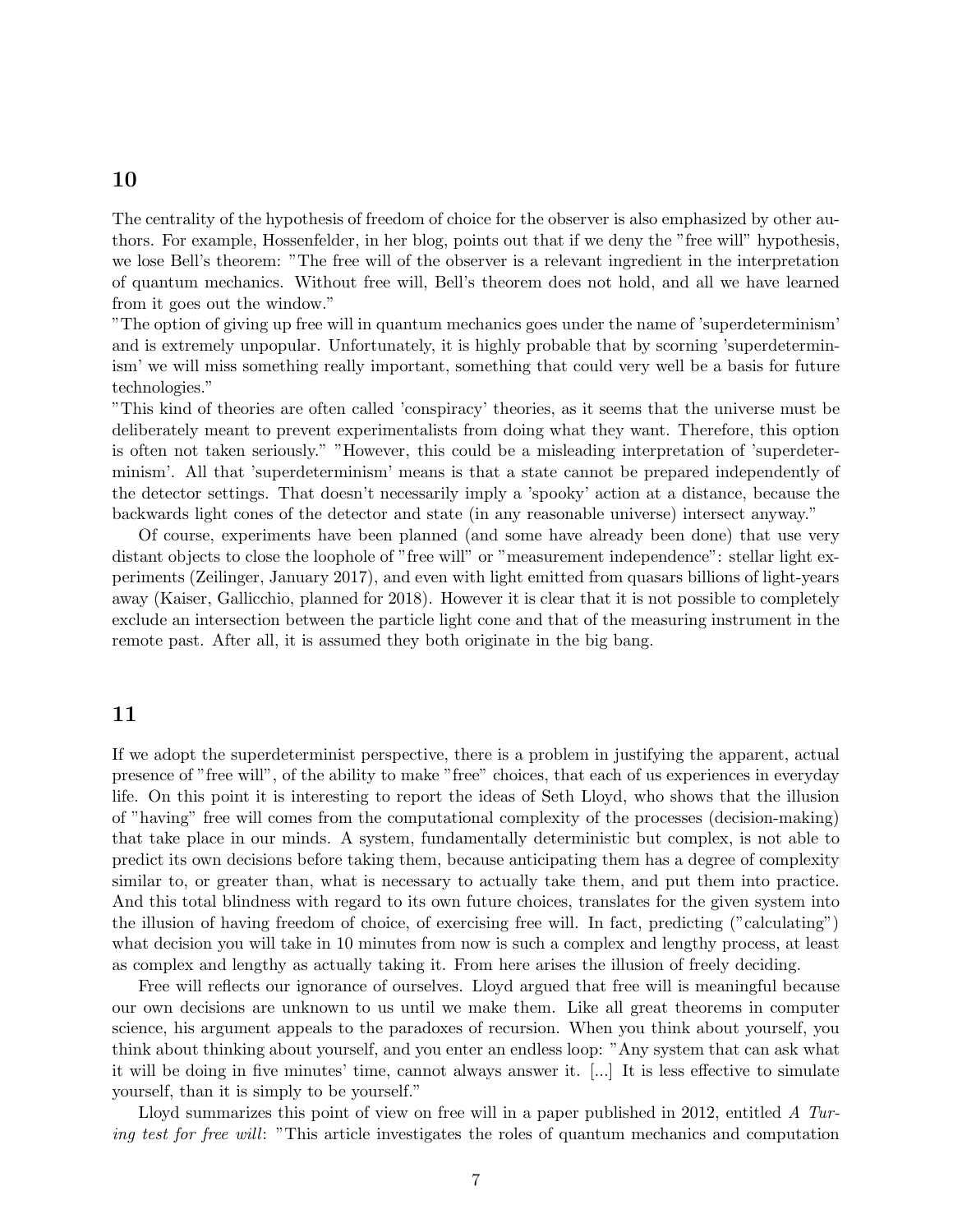in free will. Although quantum mechanics implies that events are intrinsically unpredictable, the pure 'stochasticity' of quantum mechanics adds only randomness to decision-making processes, not freedom. In contrast, the theory of computation implies that even when our decisions arise from a completely deterministic decision-making process, the outcomes of that process can be intrinsically unpredictable, even to - especially to - ourselves. I argue that this intrinsic computational unpredictability of the decision making process is what gives rise to our impression that we have free will."

# 12

The interdisciplinary nature of the Milan conference meant that it was aimed at a wide audience, at bringing people together from many different backgrounds, so it was important not to limit the discussion only to the ontological status of determinism and free will. On the contrary, we tried also to investigate the connections that these concepts have with a variety of different human experiences, albeit in the limited space of one afternoon.

Of course, these interconnections would have required many different speakers to ensure that every point of view could be expressed. Clearly, it would have been a vain hope even just trying to achieve anything like completeness here, when we consider all the disciplines involved, i.e., biology, law, economy, neuroscience, history, theology, etc.

However, the rather relational nature of the theological point of view, as well as the happy contingency of the 500th anniversary of the publication of the Theses of Luther (1517-2017), suggested to us to complete the trio of speakers with the theologian Piero Coda.

In fact, the contribution of the Christian theological tradition to the formation of the very concept of freedom proper to modern Western civilization cannot be ignored. In his essay Coda illustrates how the concept of freedom emerges in the theological debate, in interaction with the concepts of grace and relation. This evolution is also vividly depicted through a comparison with the classical Greek concept of fate, which envisaged, for humans and even for gods, a much more limited level of freedom in their actions, and therefore in their responsibilities, than what was instead predicated by the Christian doctrine in the first centuries of our era.

Of course, the languages and conceptual horizons of the three speakers were profoundly disparate, as the reader will easily realize by reading the book. However, these differences did not prevent an attempt at dialogue and interaction, an attempt that actually raises many more questions, rather than bringing many answers. But it seemed to us that this should in fact be one of the main objectives of an event conceived at the outset as multidisciplinary rather than specialized, and aimed at the general public.

# 13

Some considerations that may perhaps also generate theological reflections are the following. A universe in which free will exists (not illusory, as described by Seth Lloyd, but fundamental) is necessarily a non-deterministic, a-causal universe in which at least some events (at least some in the mind of the person who makes the choice) happen, radically, by chance (otherwise free will, namely a choice free from the influences of past events, would not exist). On the contrary, a rigidly deterministic universe is guided by the most absolute and indisputable principle of causality. It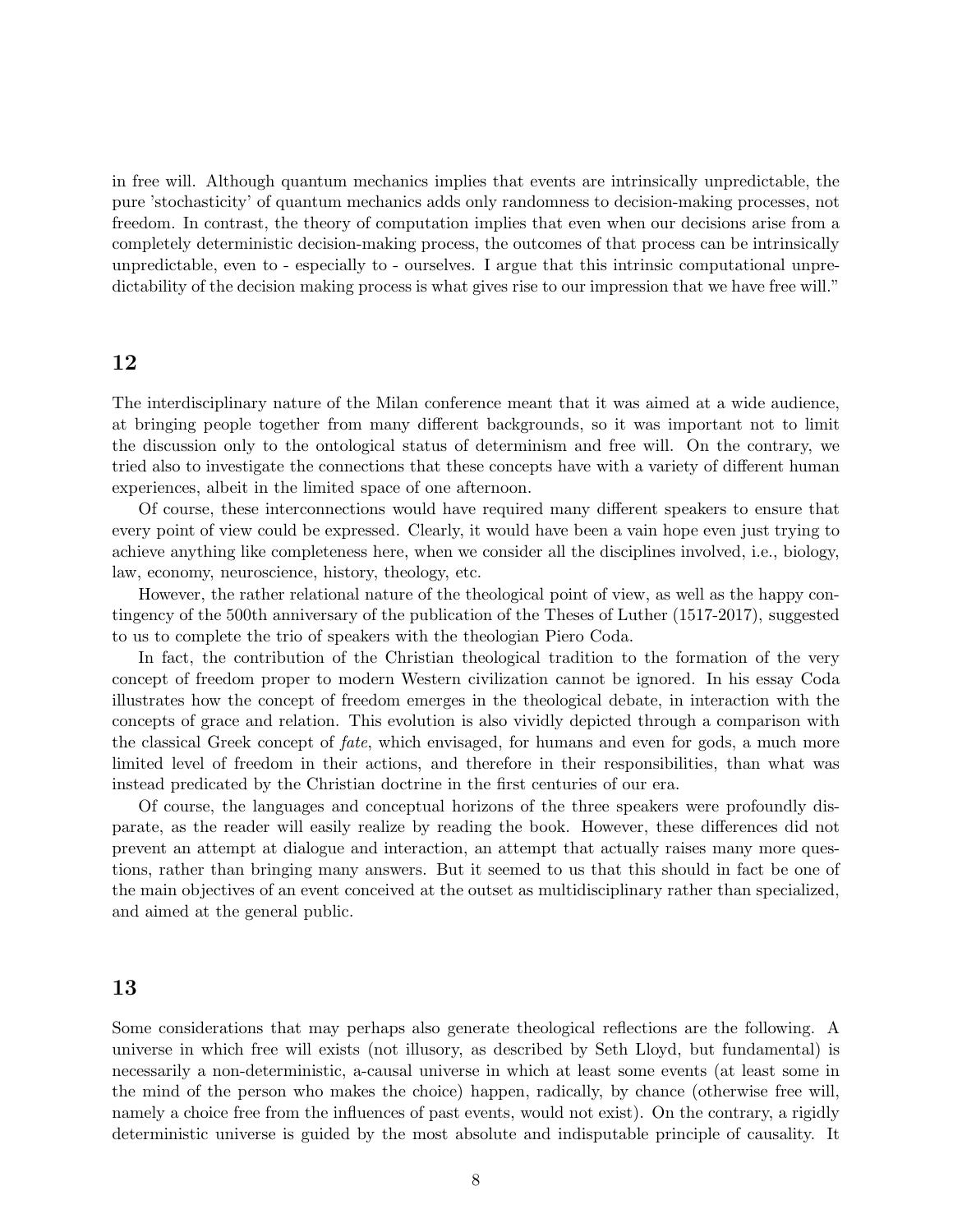is basically a universe whose entire history is given from the beginning, a universe in which "past and future would be equally present in the eyes of an intelligence equipped with superior analytic capabilities", as Laplace wrote. It would therefore be an 'eternal' universe, whose events are already all given and set from the beginning, and therefore in which time, in the sense of "becoming", is absent. This dualism has an interesting resemblance to the biblical myth of Adam and Eve's "fall" in the earthly paradise. Before choosing whether or not to eat the forbidden fruit, Adam and Eve lived in heavenly conditions, where all worries, pains, anguishes, and death were absent. A state of eternal idyllic present, a timeless condition of eternity. The choice of whether or not to eat the forbidden fruit, the exercise of free choice, destroys paradise and with it eternity. Human history, with all the joys and all the pains of the human condition, began at that moment, with that exercise of free choice. The biblical story, from this point of view, seems to link the beginning of human history to an act of free choice.

#### 14

Finally, it is worth reporting Vervoort's idea about the origin of probabilistic distributions as a product of underlying (micro) deterministic laws:

"It is straightforward to observe that any variable that is the effect of many hidden (and independent) causes, or in other words that is a function of many hidden and independent causes, is normally distributed, independently of the distribution of the causes (the latter may even have extremely simple, fully non-random-looking distributions). In other words, (normal) probability is interpreted in terms of the occurrence of causes, more precisely, in terms of the massive averaging effect of a large number of causes. One is tempted to say that anything that has many causes will look probabilistic."

"If the majority of probabilistic properties of the world, namely those described by the normal distribution, can be understood as emerging from individual deterministic processes, it is tempting to conjecture that they all can. There is a literally infinite number of probabilistic systems, from such diverse areas as fluid mechanics, diffusion, ballistics, error theory, population dynamics, population statistics, games of chance, quantum mechanics, information processing, and every field of engineering. All these profoundly different systems show the same frequency stabilization, the same need to converge towards well-defined ratios. They all obey the same simple laws of probability theory. The only possibility I can imagine to explain this 'necessity', shared by all these systems, is that they share the necessity of laws governing the evolution of their individual constituents, i.e., the necessity of determinism."

# References

- 1. G. 't Hooft, The Cellular Automaton Interpretation of Quantum Mechanics, Springer Open, Berlin (2016).
- 2. E. Severino, The Essence of Nihilism, Verso Books, London (2016).
- 3. E. Severino, Legge e Caso, Adelphi Edizioni, Milano (1979).